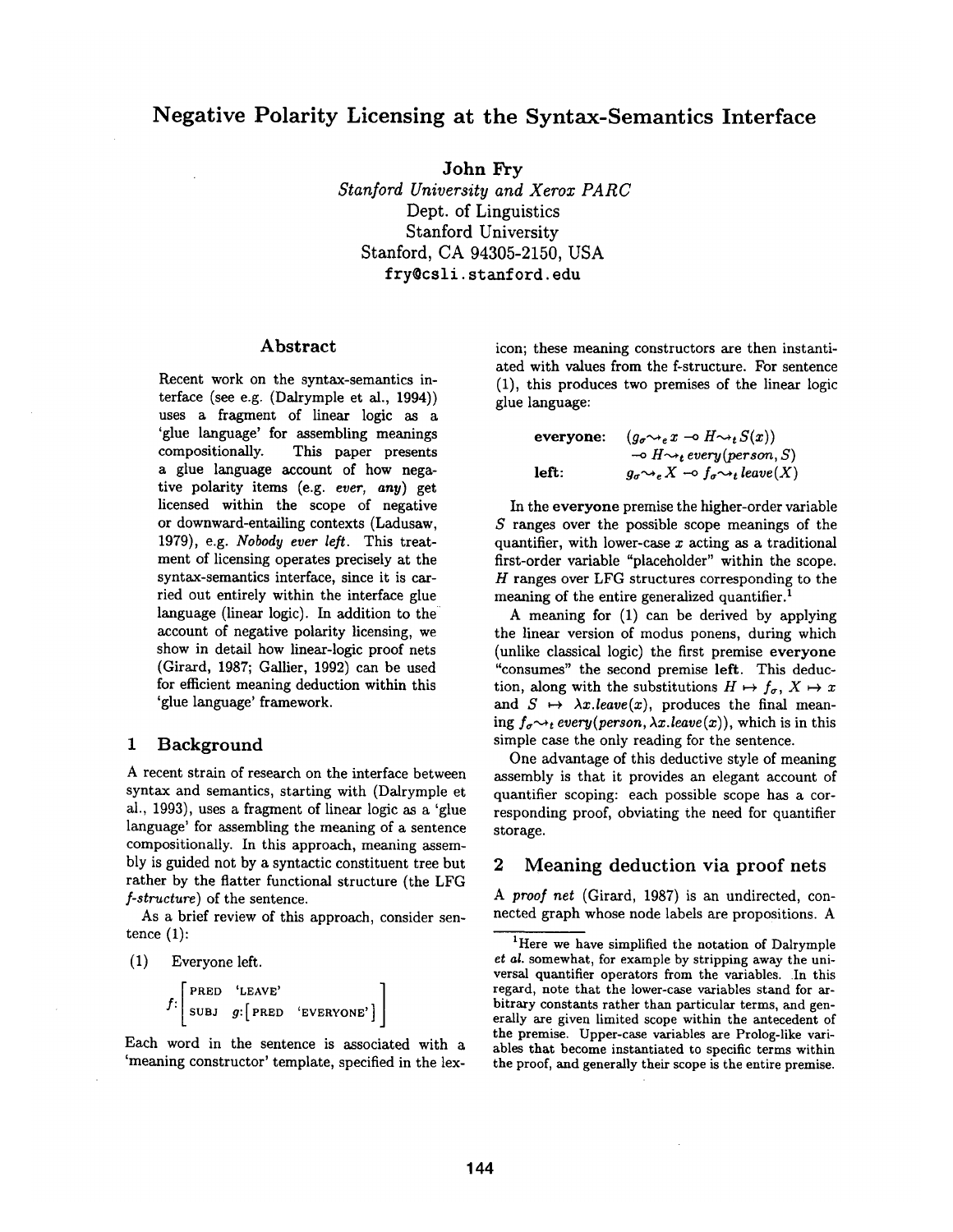

Figure 1: Proof net for *Everyone left.* 

theorem of multiplicative linear logic corresponds to only one proof net; thus the manipulation of proof nets is more efficient than sequent deduction, in which the same theorem might have different proofs corresponding to different orderings of the inference steps. A further advantage of proof nets for our purposes is that an invalid meaning deduction, e.g. one corresponding to some spurious scope reading of a particular sentence, can be illustrated by exhibiting its defective graph which demonstrates visually why no proof exists for it. Proof net techniques have also been exploited within the categorial grammar community, for example for reasons of efficiency (Morrill, 1996) and in order to give logical descriptions of certain syntactic phenomena (Lecomte and Retoré, 1995).

In this section we construct a proof net from the premises for sentence (1), showing how to apply higher-order unification to the meaning terms in the process. We then review the  $O(n^2)$  algorithm of Gallier (1992) for propositional (multiplicative) linear logic which checks whether a given proof net is valid, i.e. corresponds to a proof. The complete process for assembling a meaning from its premises will be shown in four steps: (1) rewrite the premises in a normalized form, (2) assemble the premises into a graph, (3) connect together the positive ("producer") and negative ("consumer") meaning terms, unifying them in the process, and (4) test whether the resulting graph encodes a proof.

#### **2.1 Step 1: set up the sequent**

Since our goal is to derive, from the premises of sentence (1), a meaning  $M$  for the f-structure  $f$  of the entire sentence, what we seek is a proof of the form

### **everyone**  $\otimes$  left  $\vdash f_{\sigma} \rightsquigarrow_t M$ .

Glue language semantics has so far been restricted to the *multiplicative* fragment of linear logic, which uses only the multiplicative conjunction operator  $\otimes$  (*tensor*) and the linear implication operator  $\rightarrow$ . The same fragment is obtained by replacing  $\sim$ with the operators  $\sharp$  and  $\bot$ , where  $\sharp$  (par) is the

multiplicative 'or'<sup>2</sup> and  $\perp$  is linear negation and  $(A \multimap B) \equiv (A^{\perp} \ \sharp \ B)$ . Using the version without -- o, we normalize two sided sequents of the form  $A_1, \ldots, A_m \vdash B_1, \ldots, B_n$  into right-sided sequents of the form  $\vdash A_1^{\perp}, \ldots, A_m^{\perp}, B_1, \ldots, B_n$ . (In sequent representations of this style, the comma represents  $\otimes$  on the left side of the sequent and  $\sharp$  on the right side.) In our new format, then, the proof takes the form

$$
\vdash \mathbf{ everywhere}^{\perp}, \mathbf{left}^{\perp}, f_{\sigma} \rightarrow_{t} M.
$$

The proof net further requires that sequents be in negation normal form, in which negation is applied only to atomic terms.<sup>3</sup> Moving the negations inward (the usual double-negation and 'de Morgan' properties hold), and displaying the full premises, we obtain the normalized sequent

$$
\vdash ((g_{\sigma} \rightsquigarrow_{e} x)^{\perp} \sharp H \rightsquigarrow_{t} S(x))
$$
  
\n
$$
\otimes (H \rightsquigarrow_{t} \text{every}(person, S))^{\perp},
$$
  
\n
$$
g_{\sigma} \rightsquigarrow_{e} X \otimes (f_{\sigma} \rightsquigarrow_{t} leave(X))^{\perp},
$$
  
\n
$$
f_{\sigma} \rightsquigarrow_{t} M.
$$

#### **2.2 Step 2: create the graph**

The next step is to create a graph whose nodes consist of all the terms which occur in the sequent. That is, a node is created for each literal  $C$  and for each negated literal  $C^{\perp}$ ; a node is created for each compound term  $A \otimes B$  or  $A \sharp B$ ; and nodes are also created for its subterms  $A$  and  $B$ . Then, for each node of the form  $A \sharp B$ , we draw a soft edge in the form of a horizontal dashed line connecting it to nodes A and B. For each node of the form *A®B,* we draw a hard edge (solid line) connecting it to nodes A and B. For the example at hand, this produces the graph in Figure 1 (ignoring the curved edges at the top).

<sup>2</sup>This notation is Gallier's (1992).

<sup>3</sup>Note that we refer to noncompound terms as 'literal' or 'atomic' terms because they are atomic from the point of view of the glue language, even though these terms are in fact of the form  $S \rightarrow r M$ , where S is an expression over LFG structures and  $M$  is a type- $\tau$  expression in the meaning **language.**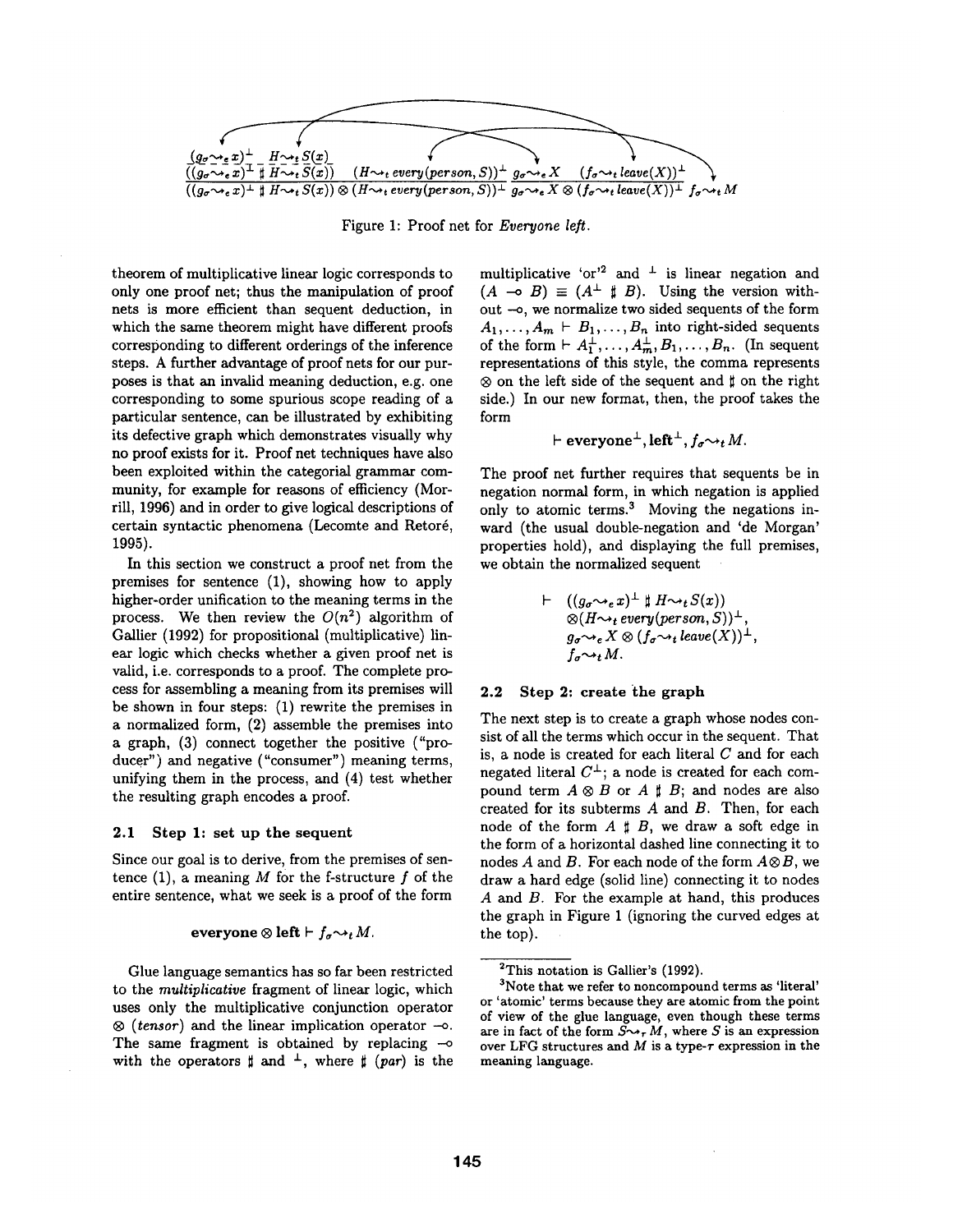### **2.3** Step 3: connect the literals

The final step in assembling the proof net is to connect together the literal nodes at the top of the graph. It is at this stage that unification is applied to the variables in order to assign them the values they will assume in the final meaning. Each different way of connecting the literals and instantiating their variables corresponds to a different reading for the sentence.

For each literal, we draw an edge connecting it to a matching literal of opposite sign; i.e. each literal A is connected to a literal  $B^{\perp}$  where A unifies with B. Every literal in the graph must be connected in this way. If for some literal A there exists no matching literal  $B$  of opposite sign then the graph does not encode a proof and the algorithm fails.

In this process the unifications apply to whole expressions of the form  $S \rightarrow_{\tau} M$ , including both variables over LFG structures and variables over meaning terms. For the meaning terms, this requires a limited higher-order unification scheme that produces the unifier  $\lambda x.p(x)$  from a second-order term  $T$ and a first-order term  $p(x)$ . As noted by Dalrymple *et al.* (to appear), all the apparatus that is required for their simple intensional meaning language falls within the decidable  $l\lambda$  fragment of Miller (1990), and therefore can be implemented as an extension of a first-order unification scheme such as that of Prolog.

For the example at hand, there is only one way to connect the literals (and hence at most one reading for the sentence), as shown in Figure 1. At this stage, the unifications would bind the variables in Figure 1 as follows:  $X \mapsto x$ ,  $H \mapsto f_{\sigma}$ ,  $S \mapsto \lambda x.$ *leave* $(x)$ ,  $M \mapsto$  every(person,  $\lambda x.$ *leave* $(x)$ ).

### 2.4 Step 4: **test the** graph for validity

Finally, we apply Gallier's (1992) algorithm to the connected graph in order to check that it corresponds to a proof. This algorithm recursively decomposes the graph from the bottom up while checking for cycles. Here we present the algorithm informally; for proofs of its correctness and  $O(n^2)$  time complexity see (Gallier, 1992).

**Base case:** If the graph consists of a single link between literals A and  $A^{\perp}$ , the algorithm succeeds and the graph corresponds to a proof.

**Recursive case** 1: Begin the decomposition by deleting the bottom-level par nodes. If there is some terminal node  $A \sharp B$  connected to higher nodes  $A$ and B, delete  $A \sharp B$ . This of course eliminates the dashed edge from  $A \sharp B$  to  $A$  and to  $B$ , but does not remove nodes  $A$  and  $B$ . Then run the algorithm on the resulting smaller (possibly unconnected) graph.

**Recursive case 2:** Otherwise, if no terminal par node is available, find a terminal tensor node to delete. This case is more complicated because not every way of deleting a tensor node necessarily leads to success, even for a valid proof net. Just choose some terminal tensor node  $A \otimes B$ . If deleting that node results in a single, connected (i.e. cyclic) graph, then that node was not a valid splitting tensor and a different one must be chosen instead, or else halt with failure if none is available. Otherwise, delete  $A \otimes B$ , which leaves nodes A and B belonging to two unconnected graphs G1 and G2. Then run the algorithm on G1 and G2.

This process will be demonstrated in the examples which follow.

## **3 A glue language treatment of NPI licensing**

Ladusaw (1979) established what is now a wellknown generalization in semantics, namely that negative polarity lexical items (NPI's, e.g. *any, ever)*  are licensed within the scope of downward-entailing operators (e.g. *no, few).* For example, the NPI *ever*  occurs felicitously in a context like *No one ever left*  but not in *\*John ever left.*<sup>4</sup> Ladusaw showed that the status of a lexical item as a NPI or licenser depends on its meaning; i.e. on semantic rather than syntactic or lexical properties. On the other hand, the requirement that NPI's be licensed in order to appear felicitously in a sentence is a constraint on surface syntactic form. So the domain of NPI licensing is really the *inter/ace* between syntax and semantics, where meanings are composed under syntactic guidance.

This section gives an implementation of NPI licensing at the syntax-semantics interface using glue language. No separate proof or interpretation apparatus is required, only modification of the relevant meaning constructors specified in the lexicon.

### 3.1 **Meaning constructors** for NPI's

There is a resource-based interpretation of the NPI licensing problem: the negative or decreasing licensing operator must make available a resource, call it  $\ell$ , which will license the NPI's, if any, within its scope. If no such resource is made available the NPI's are unlicensed and the sentence is rejected.

<sup>&</sup>lt;sup>4</sup>Here we consider only 'rightward' licensing (within the scope of the quantifier), but this approach applies equally well to 'leftward' licensing (within the restriction).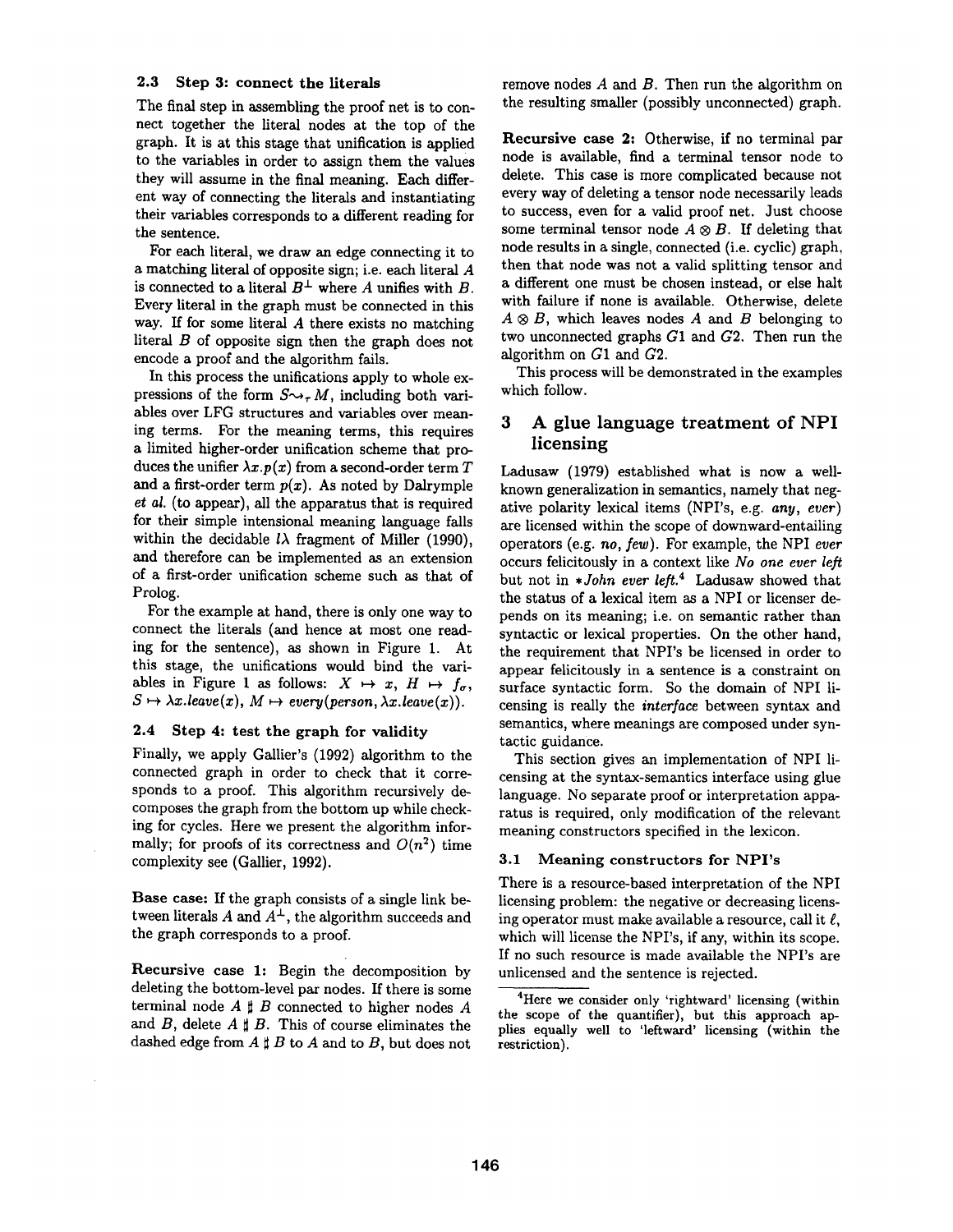

Figure 2: Invalid proof net of *\*AI sang yet.* 

The NPI's must be made to require the  $\ell$  resource. The way one implements such a requirement in linear logic is to put the required resource on the left side of the implication operator  $-\circ$ . This is precisely our approach. However, since the NPI is just 'borrowing' the license, not consuming it (after all, more than one NPI may be licensed, as in *No one ever saw anyone),* we also add the resource to the right hand side of the implication. That is, for a meaning constructor of the form  $A \rightarrow B$ , we can make a corresponding NPI meaning constructor of the form

$$
(A\otimes \ell)\multimap (B\otimes \ell).
$$

For example, the meaning constructor proposed in (Dalrymple et al., 1993) for the sentential modifier *obviously* is

obviously: 
$$
f_{\sigma} \rightsquigarrow_t P \multimap f_{\sigma} \rightsquigarrow_t \text{obviously}(P)
$$
.

Under this analysis of sentential modification, NPI adverbs such as *yet* or *ever* would take the same form, but with the licensing apparatus added:

$$
\text{ever:} \quad (f_{\sigma} \rightsquigarrow_t P \otimes \ell) \rightarrow (f_{\sigma} \rightsquigarrow_t \text{ever}(P) \otimes \ell).
$$

This technique can be readily applied to the other categories of NPI as well. In the case of the NPI quantifier phrase *anyone*<sup>5</sup> the licensing apparatus is added to the earlier template for *everyone* to produce the meaning constructor

$$
\begin{array}{ll}\text{anyone:} & (g_{\sigma} \rightsquigarrow_{e} x \rightarrow G \rightsquigarrow_{t} S(x) \otimes \ell) \\ & \rightarrow (H \rightsquigarrow_{t} any (person, S) \otimes \ell). \end{array}
$$

The only function of the  $\ell$  - $\circ$   $\ell$  pattern inside an NPI is to consume the resource  $\ell$  and then produce it again. However, for this to happen, the resource  $\ell$  will have to be generated by some licenser whose scope includes the NPI, as we show below. If no outside  $\ell$  resource is made available, then the extraneous, unconsumed  $\ell$  material in the NPI guarantees that no proof will be generated. In proof net terms,

the output  $\ell$  cannot feed back into the input  $\ell$  without producing a cycle.

We now demonstrate how the deduction is blocked for a sentence containing an unlicensed NPI such as (2).

$$
(2) \quad *Al\,\, sang\,\,yet.
$$

$$
f:\left[\begin{array}{ccc}\texttt{PRED} & \texttt{'SING'}\\ \texttt{SUBJ} & g:\left[\begin{array}{ccc} & \texttt{PRED} & \texttt{'AL'} \end{array}\right] \\ \texttt{MODS} & \left\{\left[\begin{array}{ccc} & \texttt{PRED} & \texttt{`AL'} \end{array}\right]\right\}\end{array}\right]
$$

The relevant premises are

**A!**: 
$$
g_{\sigma} \rightsquigarrow_e A l
$$
  
 sang:  $g_{\sigma} \rightsquigarrow_e Y \rightarrow f_{\sigma} \rightsquigarrow_t sing(Y)$   
yet:  $(f_{\sigma} \rightsquigarrow_t P \otimes \ell) \rightarrow (f_{\sigma} \rightsquigarrow_t yet(P) \otimes \ell)$ 

The graph of (2), shown in Figure 2, does not encode a proof. The reason is shown in Figure 3. At this point in the algorithm, we have deleted the leftmost terminal tensor node. However, the only remaining terminal tensor node cannot be deleted, since doing so would produce a single connected subgraph; the cycle is in the edge from  $\ell$  to  $\ell^{\perp}$ . At this point the algorithm fails and no meaning is derived.

### 3.2 Meaning constructors for NPI licensers

It is clear from the proposal so far that lexical items which license NPI's must make available a  $\ell$  resource within their scope which can be consumed by the NPI. However, that is not enough; a licenser can still occur inside a sentence without an NPI, as in e.g. *No one left.* The resource accounting of linear logic requires that we 'clean up' by consuming any excess  $\ell$  resources in order for the meaning deduction to go through.

Fortunately, we can solve this problem within the licenser's meaning constructor itself. For a lexical category whose meaning constructor is of the form  $A \rightarrow B$ , we assign to the NPI licensers of that category the meaning constructor

$$
(\ell \multimap (A \otimes \ell)) \multimap B.
$$

By its logical structure, being embedded inside another implication, the inner implication here serves

*<sup>5</sup>Any* also has another, so-called 'free choice' interpretation (as in e.g. *Anyone will do)* (Ladusaw, 1979; Kadmon and Landman, 1993), which we ignore here.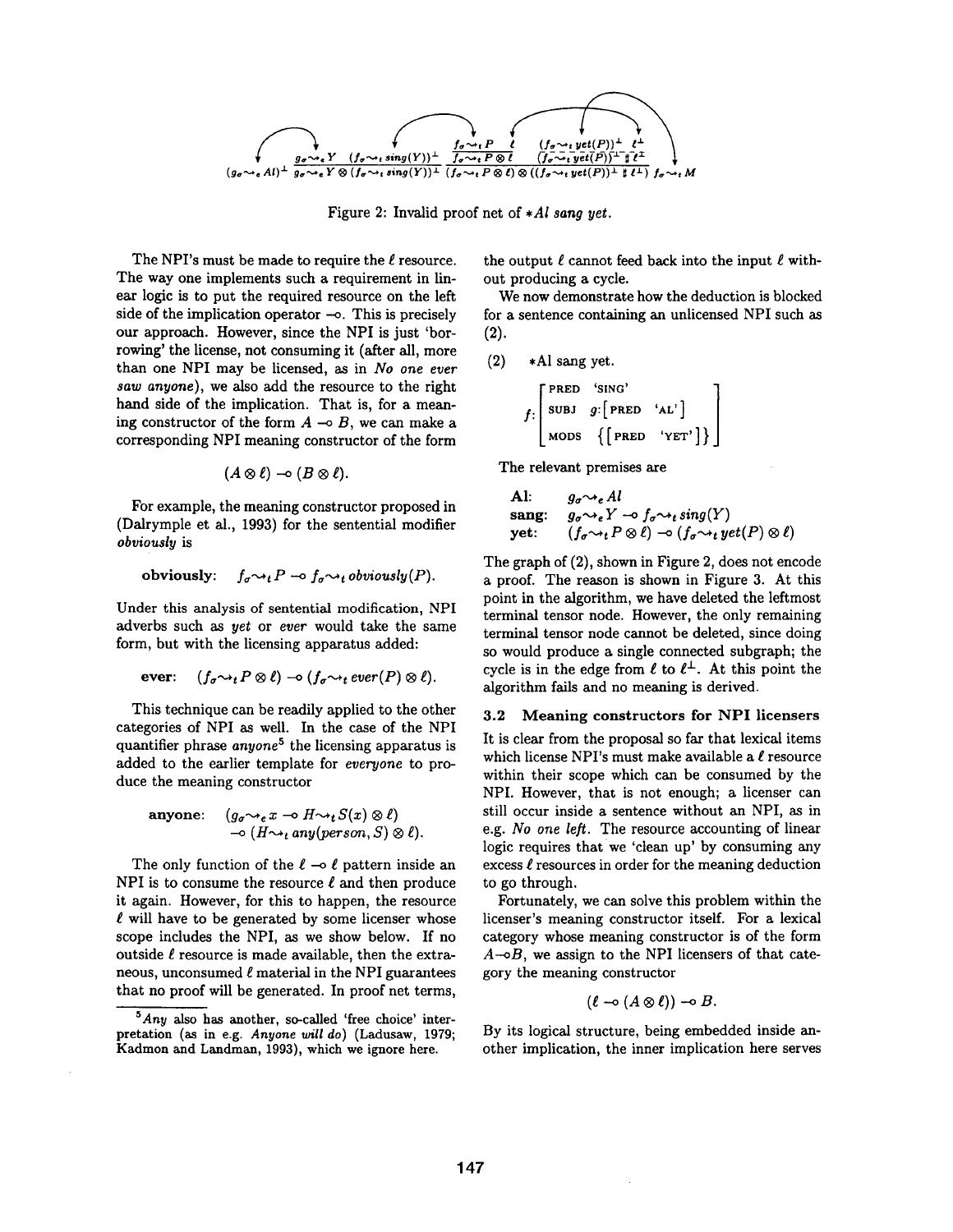

Figure 3: Point of failure. Bottom tensor node cannot be deleted.

to introduce 'hypothetical' material. All of the NPI licensing occurs within the hypothetical (left) side of the outermost implication. Since the  $\ell$  resource is made available to the NPI only within this hypothetical, it is guaranteed that the NPI is assembled within, and therefore falls under, the scope of the licenser. Furthermore, the formula is 'self cleaning', in that the  $\ell$  resource, even if not used by an NPI, does not survive the hypothetical and so cannot affect the meaning of the licenser in some other way. That is, the licensing constructor  $(\ell \multimap (A \otimes \ell)) \multimap B$  can derive all of the same meanings as the nonlicensing version  $A \rightarrow B$ .

Fact 1  $(\ell \neg(A \otimes \ell)) \neg B \vdash A \neg B$ 

*Proof* We construct the proof net of the equivalent right-sided sequent

$$
\vdash (\ell^{\perp}\sharp (A\otimes \ell))\otimes B^{\perp}, A^{\perp}, B
$$

and then test that it is valid.



This self-cleaning property means that a licensing resource  $\ell$  is exactly that--a license. Within the scope of the licenser, the  $\ell$  is available to be used once, several times (in a "chain" of NPI's which pass it along), or not at all, as required. $6$ 

A simple example is provided by the NPI-licensing adverb *rarely.* We modify our sentential adverb template to create a meaning constructor for *rarely*  which licenses an NPI within the sentence it modifies.

$$
\mathbf{rarely:} \quad (\ell \to (f_\sigma \leadsto_t P \otimes \ell)) \to f_\sigma \leadsto_t \mathbf{rarely}(P)
$$

The case of licensing quantifier phrases such as *nobody and Jew students* follows the same pattern. For example, *nobody* takes the form

nobody: 
$$
((g_{\sigma} \rightsquigarrow_e x \otimes \ell) \rightarrow (H \rightsquigarrow_t S(x) \otimes \ell))
$$
  
\n $\rightarrow H \rightsquigarrow_t no (person, S).$ 

We can now derive a meaning for sentence (3), in which *nobody* and *anyone* play the roles of licenser and NPI, respectively.

(3) Nobody saw anyone.

$$
f: \left[ \begin{array}{lll} \texttt{PRED} & 'SEE' \\ \texttt{SUBJ} & g: \begin{bmatrix} \texttt{PRED} & 'NOBODY' \end{bmatrix} \\ \texttt{OBJ} & h: \begin{bmatrix} \texttt{PRED} & 'ANYONE' \end{bmatrix} \end{array} \right]
$$

Normally, a sentence with two quantifiers would generate two different scope readings--in this case, (4) and (5).

- (4)  $f_{\sigma} \rightarrow_t no(person, \lambda x. any(person, \lambda y. see(x, y)))$
- (5)  $f_{\sigma} \rightarrow_t any (person, \lambda y. no (person, \lambda x. see(x, y)))$

However, Ladusaw's generalization is that NPI's are licensed *within the scope* of their licensers. In fact, the semantics of *any* prevent it from taking wide scope in such a case (Kadmon and Landman, 1993; Ladusaw, 1979, p. 96-101). Our analysis, then, should derive (4) but block (5).

<sup>&</sup>lt;sup>6</sup>This multiple-use effect can be achieved more directly using the exponential operator !; however this unnecessary step would take us outside of the multiplicative fragment of linear logic and preclude the proof net techniques described earlier.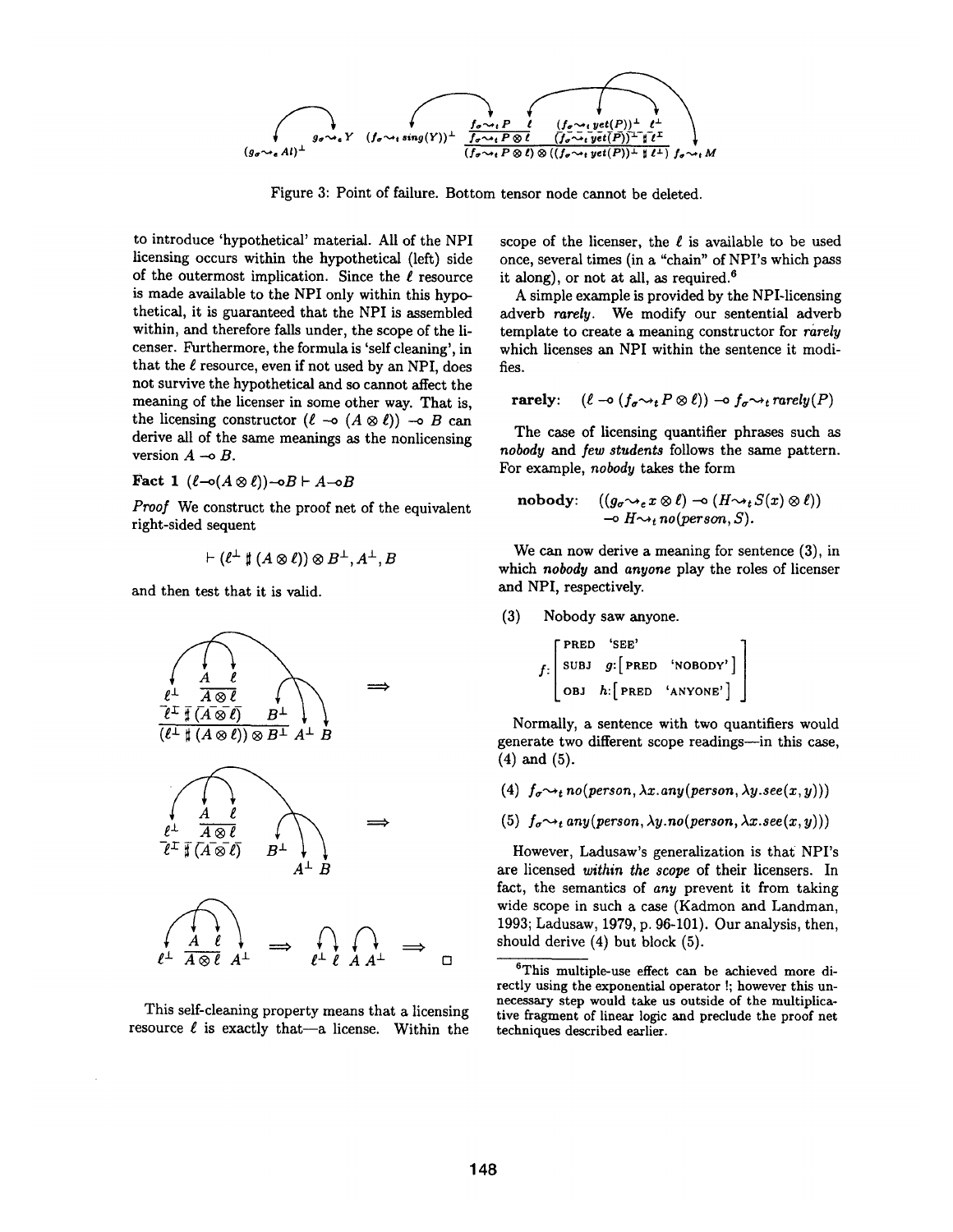

 $\hat{\mathbf{r}}$ o ~o ~o  $\frac{5}{3}$ ~D ~9 @ o

The premises are

| nobody: | $((g_{\sigma} \rightsquigarrow_e x \otimes \ell) \rightarrow (H \rightsquigarrow_t S(x) \otimes \ell))$                         |
|---------|---------------------------------------------------------------------------------------------------------------------------------|
|         | $\rightarrow$ H $\rightsquigarrow_t$ no(person, S)                                                                              |
| saw:    | $(g_{\sigma} \rightsquigarrow_e X \otimes h_{\sigma} \rightsquigarrow_e Y) \rightarrow f_{\sigma} \rightsquigarrow_t see(X, Y)$ |
| anyone: | $(h_{\sigma} \rightsquigarrow_{e} y \multimap I \rightsquigarrow_{t} T(y) \otimes \ell)$                                        |
|         | $\rightarrow (I \rightarrow_t any (person, T) \otimes \ell)$                                                                    |

The proof net for reading  $(4)$  is shown in Figure 4.<sup>7</sup> As required, the net in Figure 4, corresponding to wide scope for *no,* is valid. The first step in the proof of Figure 4 is to delete the only available splitting tensor, which is boxed in the figure. A second way of linking the positive and negative literals in Figure 4 produces a net which corresponds to (5), the spurious reading in which *any* has wide scope. In that graph, however, all three of the available terminal tensor nodes produce a single, connected (cyclic) graph if deleted, so decomposition cannot even begin and the algorithm fails. Once again, it is the licensing resources which are enforcing the desired constraint.

## 4 Categorial grammar approaches

The  $\ell$  atom used here is somewhat analogous to the (negative) lexical 'monotonicity markers' proposed by Sánchez Valencia (1991; 1995) and Dowty (1994) for categorial grammar. In these approaches, categories of the form *A/B axe* marked with monotonicity properties, i.e. as  $A^+/B^+$ ,  $A^+/B^-$ ,  $A^-/B^+$ , or *A-/B-,* and similarly for left-leaning categories of the form  $A \setminus B$ . Then monotonicity constraints can be enforced using category assignments like the following from (Dowty, 1994):

$$
\begin{array}{ll}\n\text{no:} & \left\{ \begin{array}{l} (S^+/VP^-)/CN^- \\ (S^-/VP^+)/CN^+ \end{array} \right\} \\
\text{any:} & \left. (S^-/VP^-)/CN^- \\
\text{ever:} & VP^-/VP^- \end{array} \right\}\n\end{array}
$$

Sánchez Valencia and Dowty, however, are less concerned with the distribution of NPI's than they are with using monotonicity properties to characterize valid inference patterns, an issue which we have ignored here. Hence their work emphasizes *logical*  polarity, where an odd number of negative marks indicates negative polarity, and an even number of negatives cancel each other to produce positive polarity. For example, the category of no above "flips" the polarity of its argument. By contrast, our system, like Ladusaw's (1979) original proposal, is what Dowty (1994, p. 134-137) would call "intuitionistic":

 $7$ The subscripts have been stripped from the formulas in order to save space in the diagram.